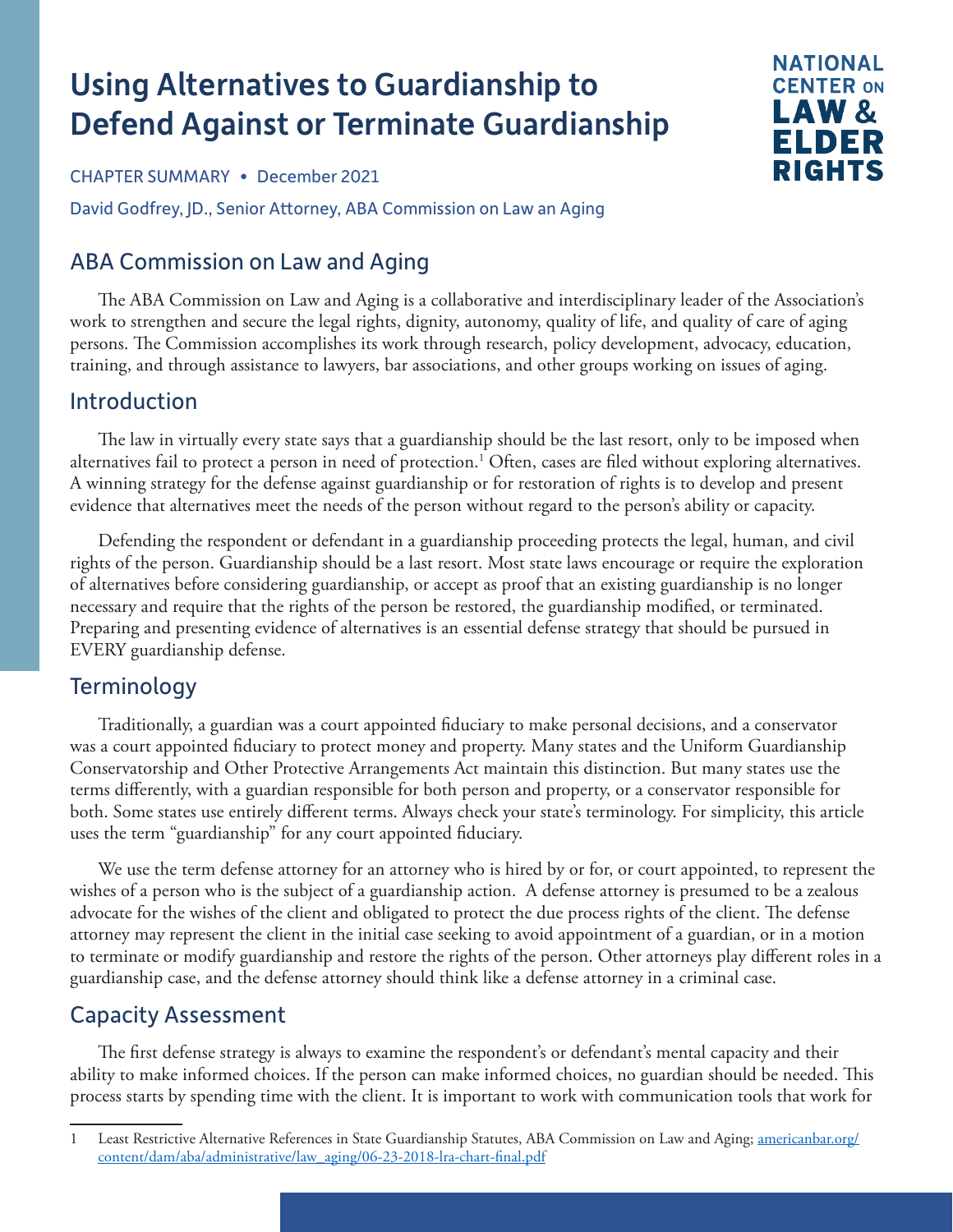the client and to assure that language or cultural differences are not being misinterpreted as a lack of ability to make informed choices. If a defense attorney disagrees with the existing capacity assessments, they can question and cross examine the experts, or consider requesting an independent evaluation. For more information see ["Assessing Legal Capacity: Strategies for an Elder Rights-Centered Approach.](https://ncler.acl.gov/getattachment/legal-training/upcoming_event/Capacity-Assessment-Ch-Summary.pdf.aspx?lang=en-US)"

While defending based on capacity is important, it should not be the only defense. When state law refers to the least restrictive options or alternatives to guardianship, the defense should develop and present evidence of alternatives that are already in place or can be put in place.

### Health Care Decision Making

About one third of adults have named a health care agent, and about 45 states have laws guiding who has legal authority to make health care decisions for a person who needs help doing so. Research shows that the majority of health care providers in states that don't have default health care decision making laws accept consent from a family member or friend who shows genuine concern for the well-being of the person.

The first step for advocates is to understand your state laws and to know how a health care surrogate can be appointed in your state. In writing is ideal, but some states allow oral appointments recorded in medical records. Also, advocates should become familiar with what default or statutory consent options are available.

The next step is to inquire about existing advance directives that name a health care decision-maker. Ask the person, family, friends, and past health care providers. If there is an indication that someone has a copy of an advance directive and is hesitant to share it, a defense attorney can ask the court to subpoena it.

When disputes between family members on health care decisions arise, the family should try mediation or group counseling to resolve the dispute. If that fails, the court can provide a limited protective order clarifying who can consent to health care. This is a very limited protective arrangement as anticipated under Article 5 of the Uniform Guardianship, Conservatorship, and other Protective Arrangements Act. There are a very limited number of persons who truly have no identifiable family or friends, and a limited order only for health care decision making may resolve the issue.

## Managing Finances

There are a variety of tools for managing money and finances that are effective alternatives to guardianship. These start with direct deposit and automatic billing paying services. Social Security and all government benefits are now paid only by direct deposit. Virtually all other income can be arranged to be paid by direct deposit. Direct deposit eliminates lost or stolen checks, trips to the bank, and the need to remember to make deposits. It assures that income is available when needed to pay bills. Automatic payment assures that bills are paid on time. With automatic payment, an invoice or notice is sent, often electronically, and unless an objection is made by the agreed time for payment, the account is paid automatically according to the terms set up with the vendor. Automatic payment can be set up for nearly everything that a person needs to pay, including most utilities, insurance, credit card, and for rent or mortgage payments. As using credit and debit cards has become the normal way of doing business for more and more adults, automatic payment has become a powerful tool for financial management.

Both direct deposit and automatic payment should have some monitoring or oversight. Banks and other financial institutions can set up "read only" access, allowing a trusted third party to verify that deposits are received in the correct amount and that bills being paid are correct and paid on time. It is easy to set up a shared email address for the electronic statements to come to, so a trusted advisor or supporter can review invoices and bills and discuss any concerns with the person. Using direct deposit and automatic payment with mutual agreement on oversight of statements avoids the need for managing income and expenses by a guardian.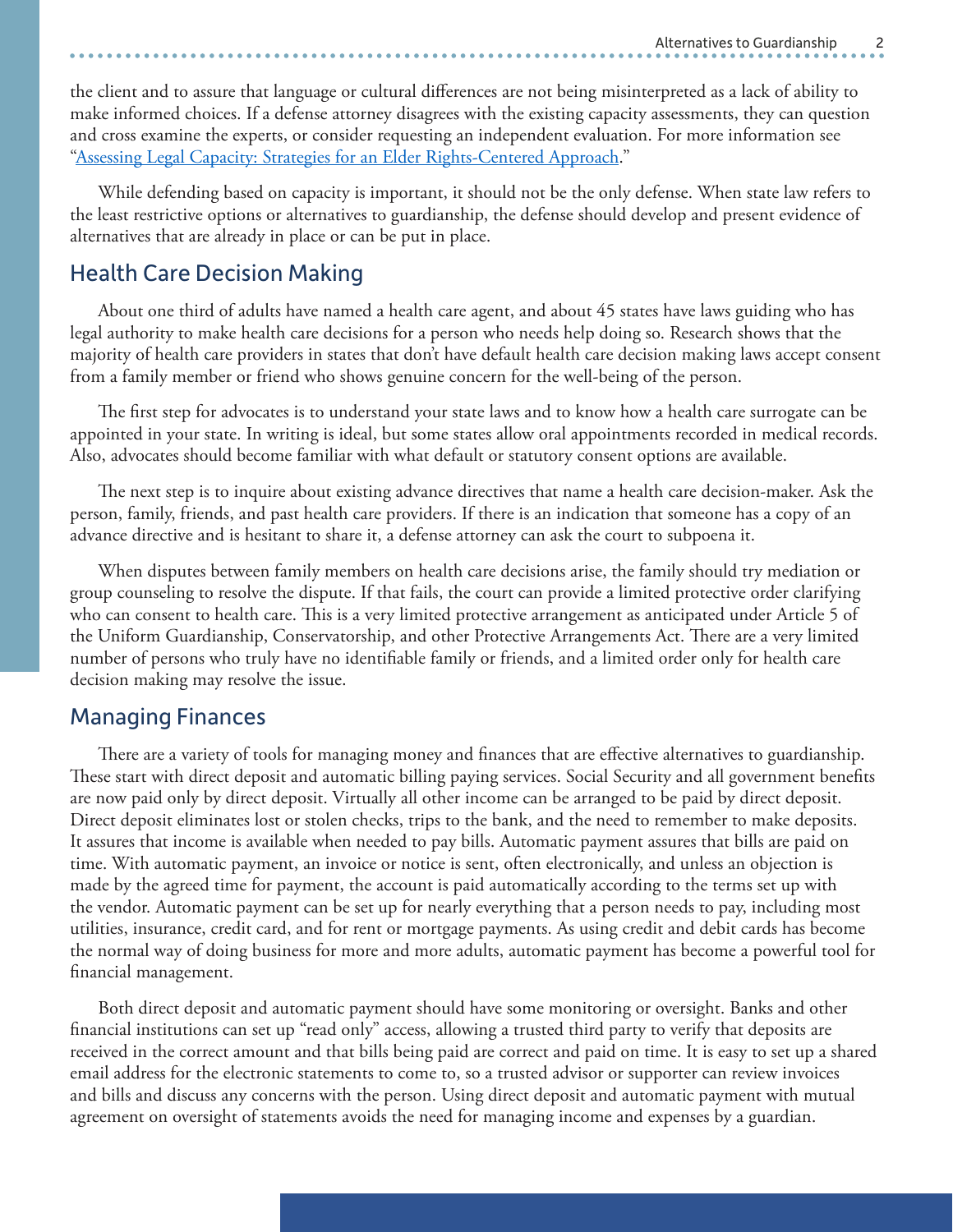A defense attorney needs to inquire into the financial arrangements in place and examine what arrangements can be set up to manage the income and expenses of the person they are defending. A determination needs to be made as to whether the defendant/respondent has the ability to agree to these arrangements if the arrangements are not already in place. If not, and approval or consent is needed, a defense attorney can file a motion asking the court for a limited protective arrangement or order, authorizing someone to set up direct deposit and automatic payment.

Social Security retirement, disability, and Supplemental Security Income (SSI) use a system of representative payees to receive, manage, and account for the income of beneficiaries that need help managing their benefits. For persons whose only income (about 19%) or nearly only income (about half) are Social Security Benefits, a representative payee is a viable defense to the need for a court appointed guardian to manage finances. Social Security does not recognize the authority of a guardian or conservator and requires appointment of a representative payee. This makes inquiry into the sources of income an essential part of defense of a guardianship case.

Families often manage finances with joint accounts. Joint accounts offer the greatest degree of access to the accounts. If the accounts exist and are working, they should be presented as evidence that guardianship is not needed. If the accounts **do not exist**, advocates should urge caution in creating them, as joint accounts can have unintended consequences, such as issues with ownership of assets and inheritance rights, and joint accounts are easy to exploit or abuse.

Direct payment looks a bit like automatic payment but requires approval each time before payment is made. While this provides oversight in the approval process, it is more likely to result in late or unpaid bills than automatic payment. If it is set up and working, it is evidence for the defense that care plans to manage finances are in place and working.

#### Power of Attorney

A power of attorney is a document appointing an agent to make decisions and transact business on behalf of the grantor—the person naming the agent. About one third of adults have named an agent in Power of Attorney. Inquiry into the existence of a power of attorney is an essential step in defense. The defense attorney should ask the person, family, friends, and business that may have a copy of the document. Banks often keep copies of power of attorney documents on file—in some places the documents are recorded in the public records or filed with the clerk. If you identify a possible power of attorney and have difficulty getting a copy, ask the court to subpoena it. The authority granted in a power of attorney varies with state law and with the language of the document. Most powers of attorney are very broad and sweeping in authority, often done with the intention of avoiding guardianship. The defense should present any existing power of attorney as evidence of the client's planning and of lack of need for a guardian.

If a Power of Attorney does not exist, the defense attorney should question if it is possible to create one. The attorney will need to determine if the client is able to: select a person they trust, understand that the person they name can bind them to decisions and choices, and generally understand the basic kinds of authority they are granting to the agent. Do the independent evaluators agree that even if the person needs help in managing decisions, the person is able to understand and select a person they trust to help? If so, this evidence should be developed and presented to the Court, with a motion to create a power of attorney as an alternative to guardianship.

#### Trusts

In many ways, establishing and funding a trust to control and manage assets while the person is alive and provide for distribution after death is the ultimate in advance planning for assets. An existing trust is clear evidence of the intention of the wishes of the grantor. Existence of a trust should be presented as evidence of the intent of the grantor to plan for all eventualities. Trusts have provisions for successor trustees, and courts that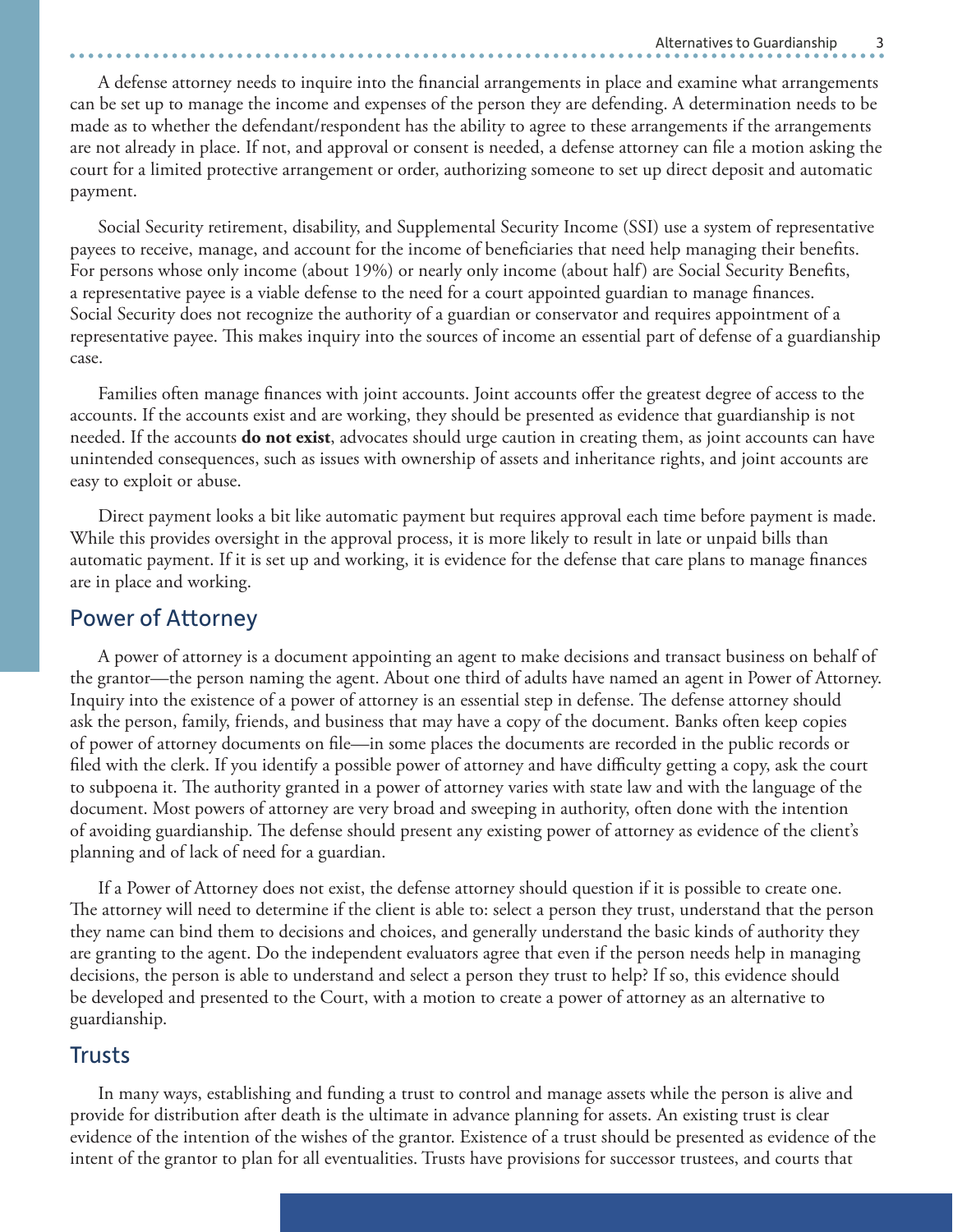regularly oversee the administration of trusts are an appropriate forum for raising questions on changing trustees. Defending by presenting evidence of a trust is especially important in states that allow guardians or conservators to modify, revoke, or create trusts, as the guardian may be able to undue the planning that the person worked to put in place.

# Decision Supports / Supported Decision-Making

All people rely on trusted advisors to help them understand options, risks, benefits and consequences of decisions and for recommendations and support in making and carrying out choices. This is the essence of supported decision-making, or decision supports. All people do it, and the only thing that varies is the scope of issues that individuals seek advice or support on. The core of decision supports is that the person selects persons that they trust to advise and support them, and the supporters counsel, but ultimately allow the person to make the decision. Evidence of a support system, formal or informal, should be developed and presented in defending against a guardianship. About one-quarter of states now have some statutory recognition of supported decisionmaking as an alternative to guardianship. A written agreement between the defendant and the supporters is strong evidence, but testimony from the supporters about the relationship can also be presented as part of the defense.

# Conclusion

Defending against a guardianship involves much more than reviewing the capacity assessments. In nearly every state, guardianship is a last resort, only to be used if alternatives to guardianship are unable to protect a person unable to make choices to protect themselves. In acting as a zealous advocate for their client, a defense attorney should develop and present evidence of alternatives that might prevent the need for a guardian or justify a guardianship no longer being needed. If the alternatives are working, even a person who is comatose should not need a guardian.

Historically, the defense provided in guardianship cases has been weak. In raising these defenses, advocates can expect some degree of surprise that evidence in a defense is being proposed. Defense attorneys should be prepared, develop evidence, and know the rules of evidence for the court. Strategies such as using a motions in limine to give the court time to review why evidence is admissible or asking the court for subpoenas where needed to gather evidence can help develop a zealous defense to guardianship.

# Check List for a Defense Attorney in a Guardianship Case

- What do the evaluations say about client capacity?
- Do you or others disagree with the findings of the evaluations? If so:
	- What are the qualifications and experience of the persons who did the evaluations?
	- » How were the evaluations conducted?
	- » Do you want a second opinion?
- Under state law who can make health care decisions for the person?
	- » Do any advance directives exist?
- What sources of income exist?
	- » How is income received?
	- » What arrangements can be made?
- What expenses need to be paid?
	- » What arrangements have been made?
	- » What can be set up to pay bills?